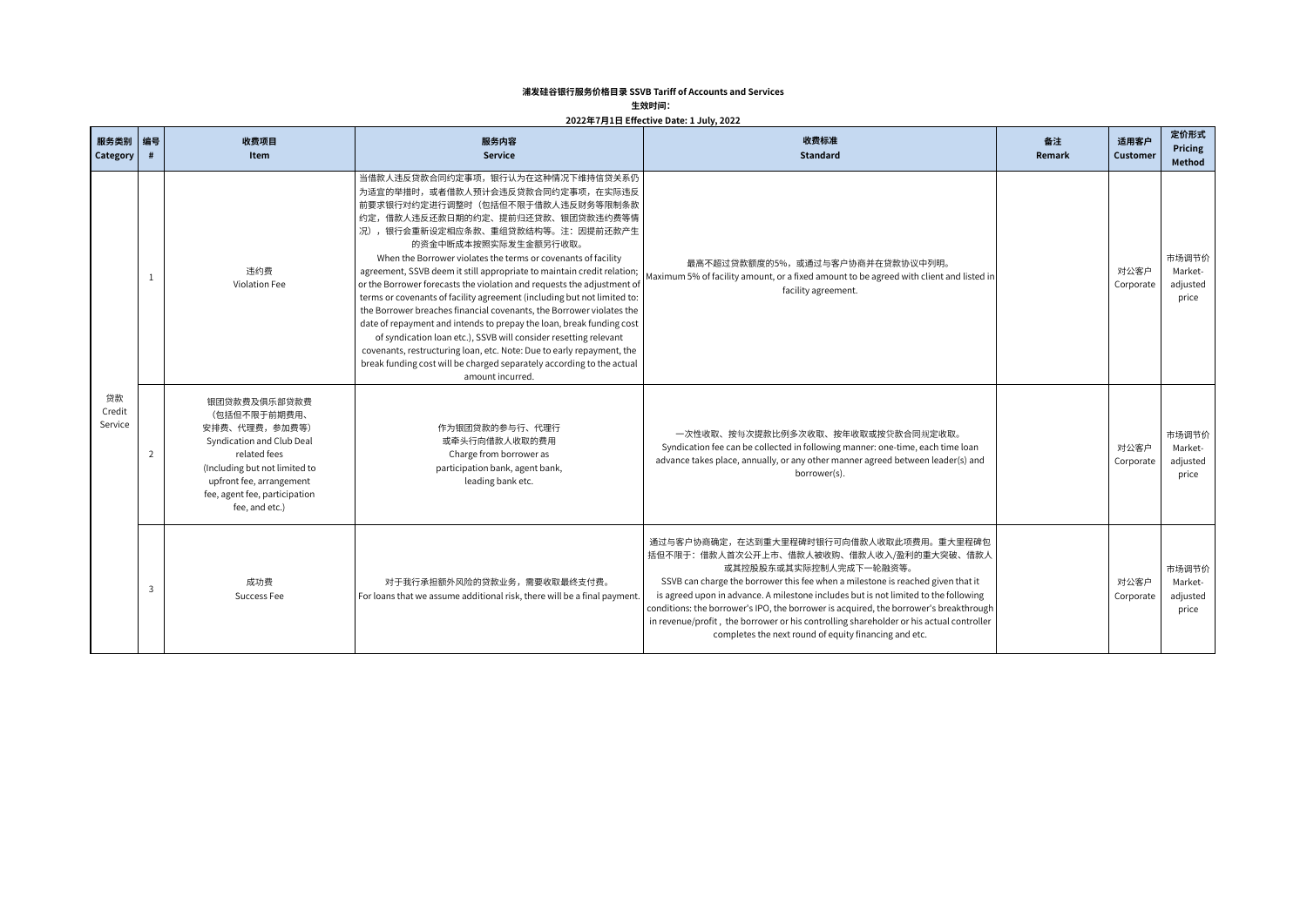| 服务类别<br>Category            | 编号             | 收费项目<br>Item                                                                                                                                                                                                                                                                                                                                                                                                                                                                                                                                                 | 服务内容<br>Service                                                                                                                                                                                                                                                          | 收费标准<br><b>Standard</b>                                                                                                                                                   |                                       | 备注<br>Remark                                                                              | 适用客户<br>Customer  | 定价形式<br>Pricing<br>Method             |
|-----------------------------|----------------|--------------------------------------------------------------------------------------------------------------------------------------------------------------------------------------------------------------------------------------------------------------------------------------------------------------------------------------------------------------------------------------------------------------------------------------------------------------------------------------------------------------------------------------------------------------|--------------------------------------------------------------------------------------------------------------------------------------------------------------------------------------------------------------------------------------------------------------------------|---------------------------------------------------------------------------------------------------------------------------------------------------------------------------|---------------------------------------|-------------------------------------------------------------------------------------------|-------------------|---------------------------------------|
| 贷款                          | $\overline{4}$ | 承诺费<br>Commitment fee                                                                                                                                                                                                                                                                                                                                                                                                                                                                                                                                        | 适用于承诺性贷款。按照贷款或银团合同规定,借款人需要承担的承诺性<br>贷款费。<br>Applicable to committed loan<br>Fee charged due to the commitment set in the loan or syndication<br>agreement.                                                                                                               | 按贷款合同规定收取<br>The amount and manner agreed in a facility letter between leader(s) and borrower(s).                                                                         |                                       | 小微企业免收<br>Waived for all small and<br>micro enterprises                                   | 对公客户<br>Corporate | 市场调节价<br>Market-<br>adjusted<br>price |
| Credit<br>Service           | 5              | 由我行作为受托人,委托人提供资金,根据委托人确定的借款人、用途、<br>金额、币种、期限、利率等代为发放、协助监督使用、协助收回贷款。<br>按协议价格收取, 参考费率为贷款总金额的0.4%, 最低收费标准RMB 15,000或等值外币。<br>委托贷款手续费<br>SSVB, acting as the agent bank, provides a legitimate tool for inter-<br>To be agreed upon contract. The reference rate is 0.4% of the total loan amount, and<br>company borrowing, whose fund is provided by the principal, who<br>Entrusted Joan service fee<br>the minimum fee is RMB 15,000 or equivalent in foreign currency.<br>determines the borrower, funding usage, loan amount, tenor and<br>interest rate. |                                                                                                                                                                                                                                                                          | 对公客户<br>Corporate                                                                                                                                                         | 市场调节价<br>Market-<br>adjusted<br>price |                                                                                           |                   |                                       |
| 咨询<br>Consulting            | 6              | 金融咨询服务费<br><b>Consulting Fee</b>                                                                                                                                                                                                                                                                                                                                                                                                                                                                                                                             | 提供商业建议、创投对接、上下游行业资源对接共享,主办可以为创新企<br>业带来实际利益的商品展示或会议等。<br>Provide client with business advice, VC connection, upstream and<br>downstream resource connection and sharing, organizing showcases,<br>meetings, etc. that can bring actual benefits to innovation companies. | 小微企业免收<br>通过与客户协商确定。费用在相关咨询服务完成时收取。<br>Waived for all small and<br>To be agreed with client, payable upon completion of relevant consulting service.<br>micro enterprises |                                       |                                                                                           | 对公客户<br>Corporate | 市场调节价<br>Market-<br>adjusted<br>price |
|                             |                |                                                                                                                                                                                                                                                                                                                                                                                                                                                                                                                                                              | 月度单位账户管理费用<br>Monthly Account Maintenance                                                                                                                                                                                                                                | 月度单位账户管理费用<br>Monthly Account Maintenance                                                                                                                                 | \$25                                  | 对所有客户一律免收,有效<br>期至2024年9月30日。<br>Waived for all clients, valid<br>till September 30, 2024 |                   |                                       |
| 外币服务<br>Foreign<br>Currency |                | 账户服务<br><b>Account Services</b>                                                                                                                                                                                                                                                                                                                                                                                                                                                                                                                              |                                                                                                                                                                                                                                                                          | 三个月以内的(含三个月)<br>Less than (or equal to) 3 months                                                                                                                          | \$0                                   |                                                                                           | 对公客户<br>Corporate | 市场调节价<br>Market-<br>adjusted          |
| Service                     |                |                                                                                                                                                                                                                                                                                                                                                                                                                                                                                                                                                              | 补制对账单 (打印,邮寄)<br>Additional Statement Copy (Photocopy & Postage)                                                                                                                                                                                                         | 三个月以前的, 十二个月以内的 (含十二个月)<br>More than 3 months.<br>but less than (or equal to) 12 months                                                                                   | \$15                                  |                                                                                           |                   | price                                 |
|                             |                |                                                                                                                                                                                                                                                                                                                                                                                                                                                                                                                                                              |                                                                                                                                                                                                                                                                          | 十二个月以前的<br>More than 12 months                                                                                                                                            | \$30                                  |                                                                                           |                   |                                       |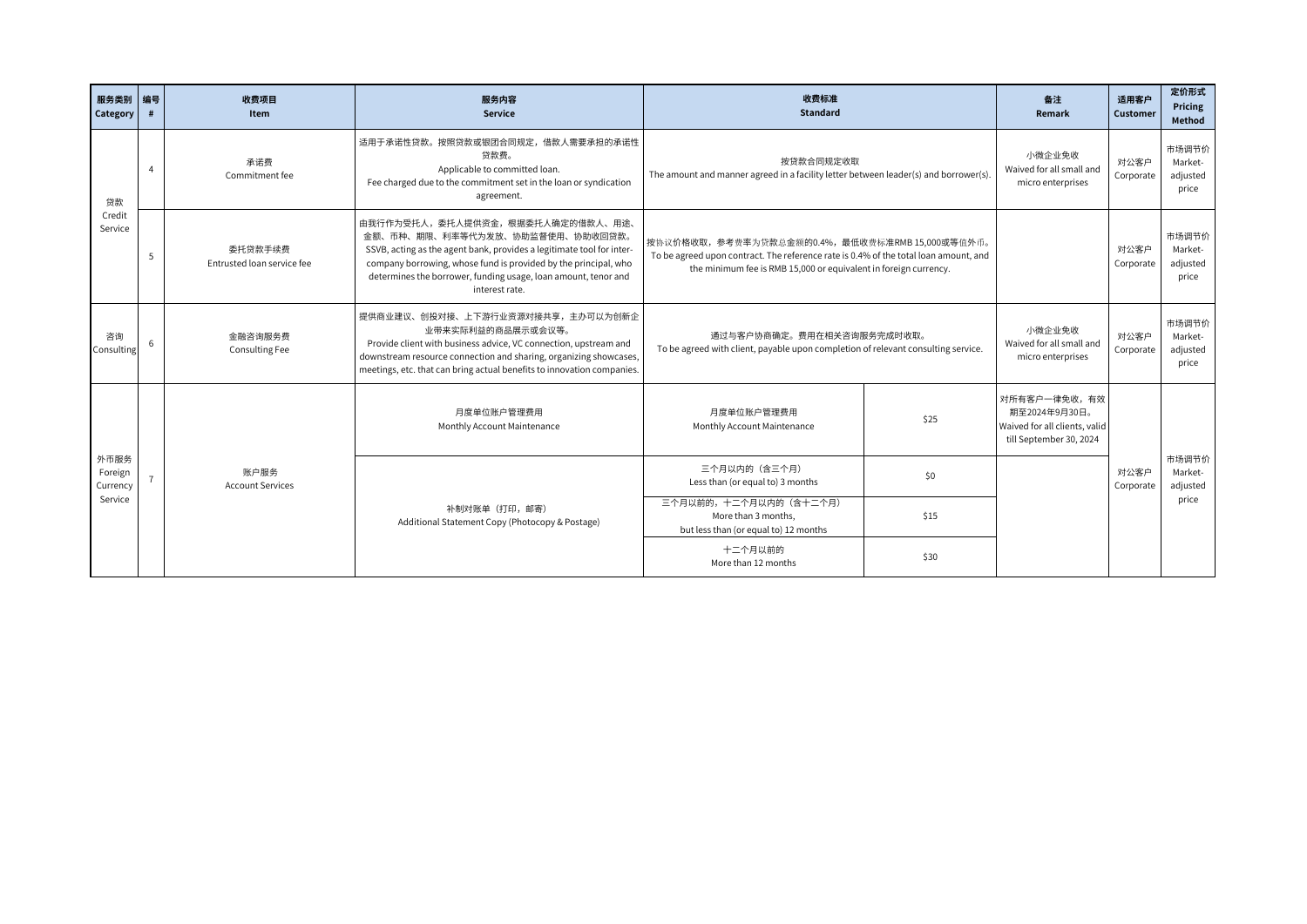| 服务类别 编号<br>Category | #              | 收费项目<br>Item                                | 服务内容<br>Service                                                                      | 收费标准<br><b>Standard</b>                                               |                           | 备注<br>Remark                     | 适用客户<br>Customer  | 定价形式<br>Pricing<br>Method |  |
|---------------------|----------------|---------------------------------------------|--------------------------------------------------------------------------------------|-----------------------------------------------------------------------|---------------------------|----------------------------------|-------------------|---------------------------|--|
|                     |                |                                             | 补制对账单 (邮件或传真)                                                                        | 十二个月以内的(含十二个月)<br>Less than (or equal to) 12 months                   | \$0                       |                                  |                   |                           |  |
|                     |                |                                             | Additional Statement Copy (Email or Fax)                                             | 十二个月以前的<br>More than 12 months                                        | \$20                      |                                  |                   |                           |  |
|                     | $\overline{7}$ | 账户服务<br><b>Account Services</b>             |                                                                                      | 十二个月以内的(含十二个月)<br>Less than (or equal to) 12months                    | \$0                       |                                  |                   |                           |  |
|                     |                |                                             | 补制历史回单 (复印件)<br>Debit & Credit Advice (Request for Copy/Re-issue)                    | More than 12 months,<br>but less than (or equal to) 24 months         | 十二个月以前的, 二十四个月以内的(含二十四个月) | \$10                             |                   |                           |  |
|                     |                |                                             |                                                                                      | 二十四个月以前的<br>More than 24 months                                       | \$20                      |                                  |                   |                           |  |
|                     |                | 存托服务<br><b>Depository Services</b>          |                                                                                      | 支票金额<br>% of Check Amount                                             | 0.1%                      |                                  |                   |                           |  |
|                     |                |                                             | 外币支票托收<br>Foreign Check Collection                                                   | 最低<br>Minimum                                                         | \$5                       |                                  |                   | 市场调节价                     |  |
| 外币服务<br>Foreign     | $\mathbf{g}$   |                                             |                                                                                      | 最高<br>Maximum                                                         | \$80                      |                                  | 对公客户<br>Corporate | Market-<br>adjusted       |  |
| Currency<br>Service |                |                                             | 非贸托收退票/一次<br>Check Return Item/ per item                                             | 非贸托收退票/一次<br>Check Return Item/ per item                              | \$10                      |                                  |                   | price                     |  |
|                     |                |                                             |                                                                                      | 客户需承担其他银行的费用<br>Client will bear additional charges from other banks. |                           |                                  |                   |                           |  |
|                     |                |                                             |                                                                                      | 银行手续费:%汇款金额<br>Bank Charge: % of Wired Amount                         | 0.1%                      |                                  |                   |                           |  |
|                     |                |                                             | 汇出汇款及退款<br>Wire Transfer & Return Wire                                               | 最低Minimum                                                             | \$20                      | 银行手续费+电报费<br>Bank Charge + SWIFT |                   |                           |  |
|                     |                |                                             |                                                                                      | 最高Maximum                                                             | \$200                     | Telex Fee                        |                   |                           |  |
|                     |                | 汇出汇款(含跨境人民币)                                |                                                                                      | 电报费SWIFT Telex Fee                                                    | \$15                      |                                  | 对公客户              | 市场调节价<br>Market-          |  |
|                     | 9              | Outgoing Wires (including cross-border RMB) | 全额到账手续费,仅针对美元和欧元支付<br>FX Intermediary/Beneficiary Bank Fee (Pre-deduction) *Only for | <b>USD</b>                                                            | \$30                      |                                  | Corporate         | adjusted<br>price         |  |
|                     |                |                                             | USD/EUR payments                                                                     | <b>EUR</b>                                                            | € 35                      |                                  |                   |                           |  |
|                     |                |                                             | 汇款修改                                                                                 | 修改费用<br>Amendment Fee                                                 | \$20                      | 修改费用+电报费<br>Amendment Fee +      |                   |                           |  |
|                     |                |                                             | Wire Amendment                                                                       | 电报费<br>SWIFT telex fee                                                | \$15                      | SWIFT telex fee                  |                   |                           |  |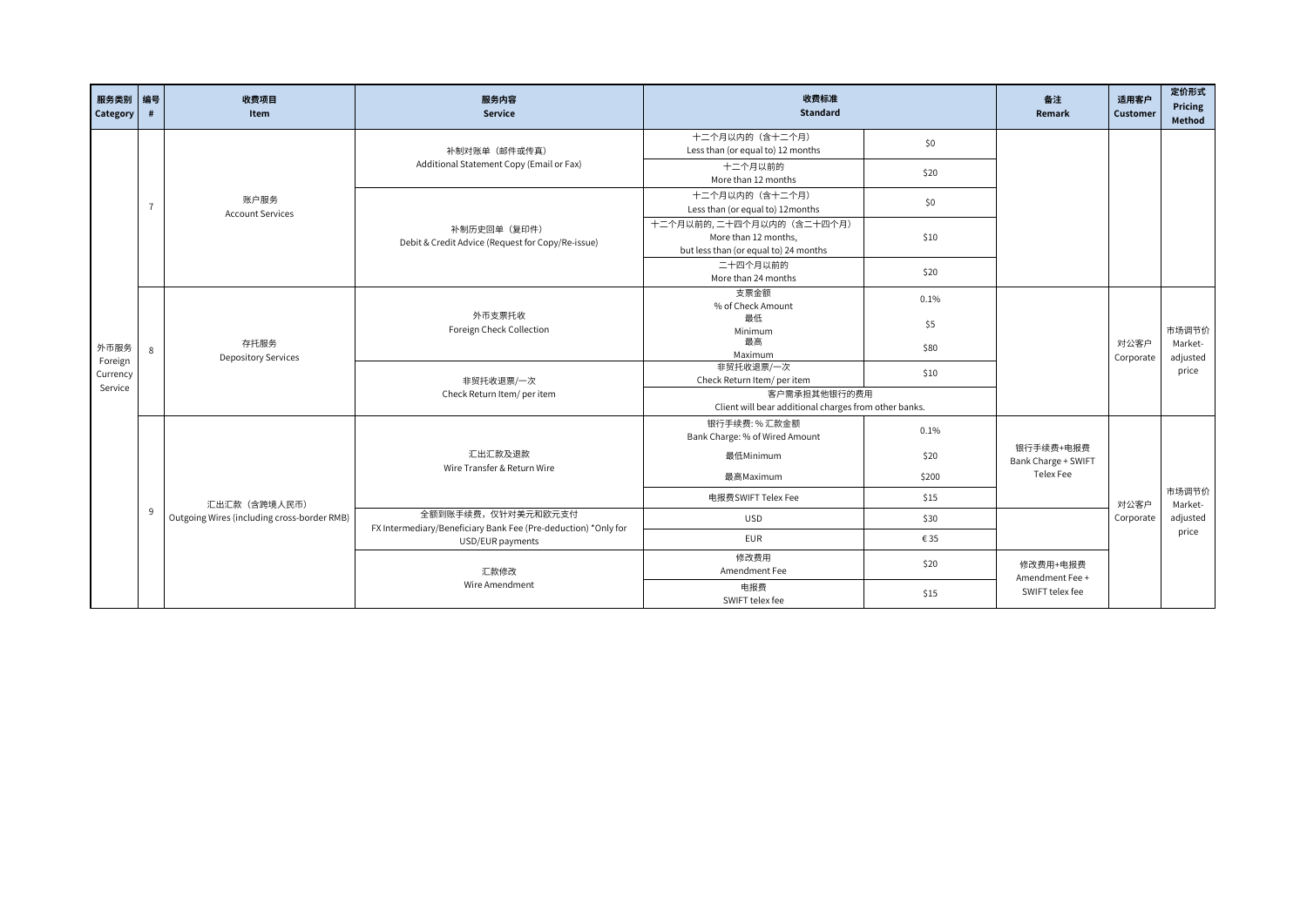| 服务类别<br>Category                       | 编号<br># | 收费项目<br>Item                                | 服务内容<br><b>Service</b>                                                                                                                                                                                                                                                                                                                                                                                                                                                             | 收费标准<br><b>Standard</b>                                                                 | 备注<br>Remark                                                                    | 适用客户<br><b>Customer</b> | 定价形式<br>Pricing<br>Method             |
|----------------------------------------|---------|---------------------------------------------|------------------------------------------------------------------------------------------------------------------------------------------------------------------------------------------------------------------------------------------------------------------------------------------------------------------------------------------------------------------------------------------------------------------------------------------------------------------------------------|-----------------------------------------------------------------------------------------|---------------------------------------------------------------------------------|-------------------------|---------------------------------------|
|                                        | 10      | 资信证明<br>Bank Reference Letter               | 资信证明<br><b>Bank Reference Letter</b>                                                                                                                                                                                                                                                                                                                                                                                                                                               | 一次/per request \$25                                                                     |                                                                                 | 对公客户<br>Corporate       | 市场调节价<br>Market-<br>adjusted<br>price |
|                                        | 11      | 银行询征函<br><b>Account Confirmation Letter</b> | 银行征询函<br><b>Account Confirmation Letter</b>                                                                                                                                                                                                                                                                                                                                                                                                                                        | 一次/per request \$25                                                                     | 中小微企业免收<br>Waived for all small.<br>medium and micro<br>enterprises             | 对公客户<br>Corporate       | 市场调节价<br>Market-<br>adjusted<br>price |
|                                        | 12      | 不动户年费 (睡眠账户)<br>Dormant Account             | 一年内无交易活动的账户<br>Inactive for more than 1 year                                                                                                                                                                                                                                                                                                                                                                                                                                       | 一年内无交易活动的账户每年收取\$100<br>Inactive for more than 1 year, annual charge per account \$100. |                                                                                 | 对公客户<br>Corporate       | 市场调节价<br>Market-<br>adjusted<br>price |
| 外币服务<br>Foreign<br>Currency<br>Service | 13      | 资金保管<br>Fund Management                     | 根据与客户签订的协议,为客户提供开立在我行账户内资金保管的服务。<br>To provide the fund manangment service to their accounts opened in<br>SSVB according to the agreements signed with the clients.                                                                                                                                                                                                                                                                                                                | 根据与客户签订的协议<br>Upon the agreements signed                                                |                                                                                 | 对公客户<br>Corporate       | 市场调节价<br>Market-<br>adjusted<br>price |
|                                        | 14      | 资金监管服务费<br><b>Escrow Service Fee</b>        | 我行作为监管人接受客户的委托,按照法律法规规定和合同约定,履行安<br>全保管客户资金、办理资金清算、监督资金使用情况、披露资金保管及使<br>用信息等职责,为客户保障资金专款专用、提高效率、防范风险、提升信<br>用的资金监管业务。<br>SSVB acts as an agent bank, to provide service to a contractual<br>arrangement in which SSVB (as third party) receives and disburses<br>money for the primary transacting parties, most generally, used with<br>terms that conduct the rightful actions that follow. The disbursement<br>is dependent on conditions agreed to by the transacting parties. | 根据与客户签订的协议<br>Upon the agreements signed                                                |                                                                                 | 对公客户<br>Corporate       | 市场调节价<br>Market-<br>adjusted<br>price |
|                                        |         | 网上银行                                        | 年度单位账户管理<br>Annual Online Banking Management                                                                                                                                                                                                                                                                                                                                                                                                                                       | 年度单位账户管理费<br>\$25<br>Annual Online Banking Fee                                          | 对小微企业和个体工商户一<br>律免收,有效期至2024年9<br>月30日。                                         | 对公客户                    | 市场调节价<br>Market-                      |
|                                        | 15      | Online Banking                              | USB-key费用<br>Cost of USB-key                                                                                                                                                                                                                                                                                                                                                                                                                                                       | USB-key费用<br>\$10<br>Cost of USB-key                                                    | Waived for all small and<br>micro enterprises, valid till<br>September 30, 2024 | Corporate               | adjusted<br>price                     |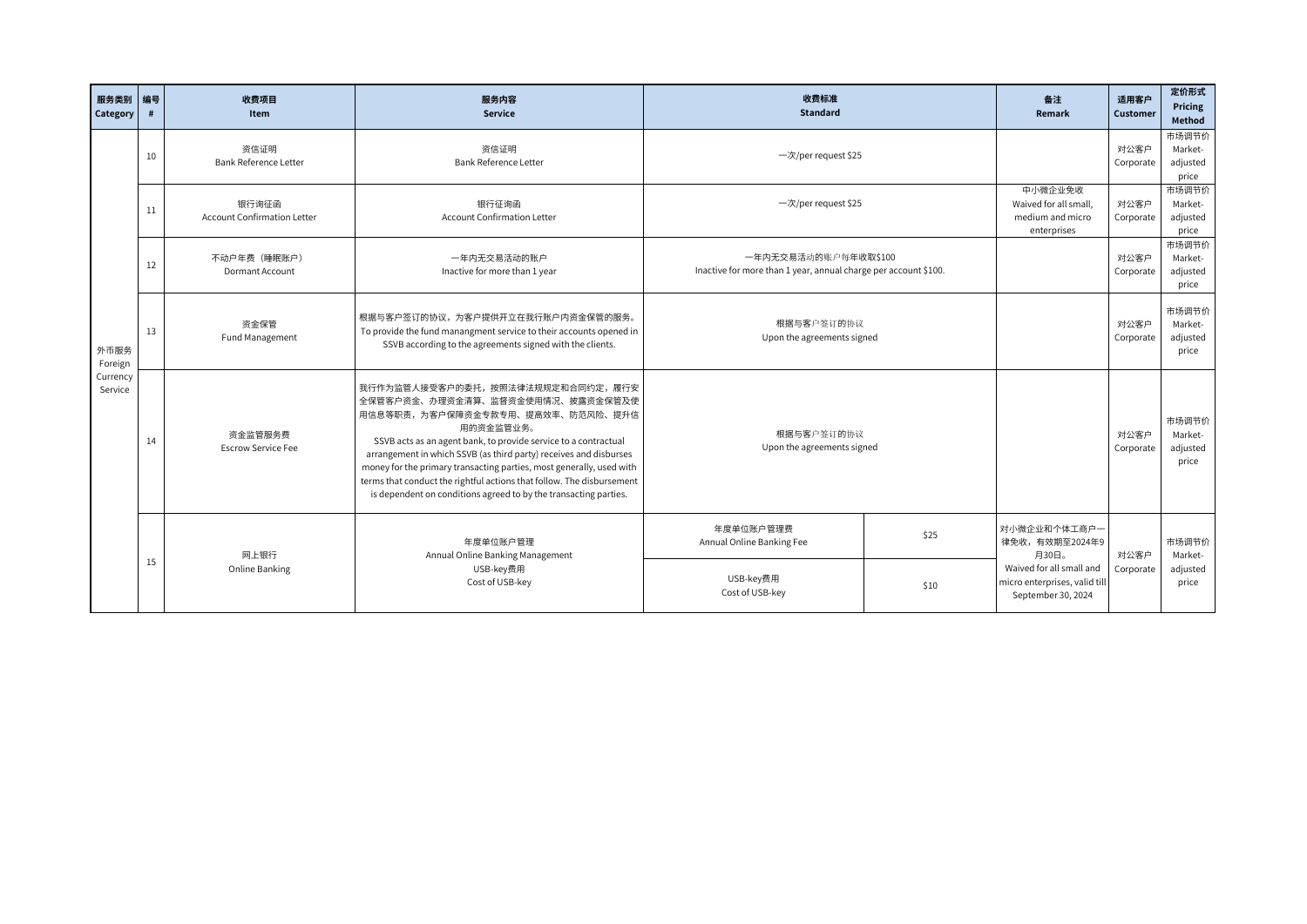| 服务类别 编号<br>Category | #  | 收费项目<br>Item            | 服务内容<br><b>Service</b>                                            | 收费标准<br><b>Standard</b>                                                                       |                                       | 备注<br>Remark                                                            | 适用客户<br>Customer  | 定价形式<br>Pricing<br>Method             |  |  |                                           |                                           |      |                                                                                           |  |  |
|---------------------|----|-------------------------|-------------------------------------------------------------------|-----------------------------------------------------------------------------------------------|---------------------------------------|-------------------------------------------------------------------------|-------------------|---------------------------------------|--|--|-------------------------------------------|-------------------------------------------|------|-------------------------------------------------------------------------------------------|--|--|
|                     |    |                         |                                                                   |                                                                                               |                                       |                                                                         |                   |                                       |  |  | 月度单位账户管理费用<br>Monthly Account Maintenance | 月度单位账户管理费用<br>Monthly Account Maintenance | ¥150 | 对所有客户一律免收,有效<br>期至2024年9月30日。<br>Waived for all clients, valid<br>till September 30, 2024 |  |  |
|                     |    |                         | 电汇凭证工本费<br>Cost of T/T Instruction                                | 电汇凭证工本费<br>Cost of T/T Instruction                                                            | 45                                    |                                                                         |                   |                                       |  |  |                                           |                                           |      |                                                                                           |  |  |
|                     |    |                         |                                                                   | 三个月以内的 (含三个月)<br>Less than (or equal to) 3 months                                             | $*0$                                  |                                                                         |                   |                                       |  |  |                                           |                                           |      |                                                                                           |  |  |
|                     |    | 账户服务                    | 补制对账单 (打印,邮寄)<br>Additional Statement Copy (Photocopy & Postage)  | 三个月以前的,十二个月以内的(含十二个月)<br>More than 3 months, but less than (or equal to) 12<br>¥100<br>months |                                       | 对公客户                                                                    | 市场调节价<br>Market-  |                                       |  |  |                                           |                                           |      |                                                                                           |  |  |
|                     | 16 | <b>Account Services</b> |                                                                   | 十二个月以前的<br>More than 12 months                                                                | ¥200                                  |                                                                         | Corporate         | adjusted<br>price                     |  |  |                                           |                                           |      |                                                                                           |  |  |
|                     |    |                         | 补制对账单 (邮件或传真)                                                     | 十二个月以内的(含十二个月)<br>Less than (or equal to) 12 months                                           | $40^{\circ}$                          |                                                                         |                   |                                       |  |  |                                           |                                           |      |                                                                                           |  |  |
|                     |    |                         | Additional Statement Copy (Email or Fax)                          | 十二个月以前的<br>More than 12 months                                                                | ¥150                                  |                                                                         |                   |                                       |  |  |                                           |                                           |      |                                                                                           |  |  |
| 人民币服务<br>RMB        |    |                         |                                                                   | 十二个月以内的(含十二个月)<br>Less than (or equal to) 12months                                            | $*0$                                  |                                                                         |                   |                                       |  |  |                                           |                                           |      |                                                                                           |  |  |
| Service             |    |                         | 补制历史回单 (复印件)<br>Debit & Credit Advice (Request for Copy/Re-issue) | 十二个月以前的, 二十四个月以内的(含二十四个月)<br>More than 12 months, but less than (or equal to) 24<br>months    | 450                                   |                                                                         |                   |                                       |  |  |                                           |                                           |      |                                                                                           |  |  |
|                     |    |                         |                                                                   | 二十四个月以前的<br>More than 24 months                                                               | ¥150                                  |                                                                         |                   |                                       |  |  |                                           |                                           |      |                                                                                           |  |  |
|                     |    |                         |                                                                   | 汇款金额 <= ¥10,000*<br>Wired Amount <= ¥10,000*                                                  | 45                                    | 通过网银操作的人民币汇出<br>汇款费用免收。通过柜面操                                            |                   |                                       |  |  |                                           |                                           |      |                                                                                           |  |  |
|                     |    |                         |                                                                   | ¥10,000<汇款金额 Wired Amount<=¥100,000                                                           | ¥10                                   | 作的对公人民币汇出汇款金<br>额单笔在10万元及以下的,                                           |                   |                                       |  |  |                                           |                                           |      |                                                                                           |  |  |
|                     |    |                         | 汇出汇款银行手续费                                                         | ¥100,000<汇款金额 Wired Amount<= ¥500,000                                                         | ¥15                                   | 我行对小微企业和个体工商                                                            |                   | 政府指导价                                 |  |  |                                           |                                           |      |                                                                                           |  |  |
|                     |    |                         | Bank Charge Range about Wire Transfer                             | ¥500,000<汇款金额 Wired Amount<=¥1,000,000                                                        | 420                                   | 户实行9折优惠。<br>Service fees for any RMB                                    |                   | Government<br>guided price            |  |  |                                           |                                           |      |                                                                                           |  |  |
|                     | 17 | 汇出汇款<br>Outgoing Wires  |                                                                   | 汇款金额 Wired Amount>¥1,000,000                                                                  | 0.002%的汇款金额<br>0.002% of Wired Amount | outgoing wires via the OLB<br>system will be waived;<br>small and micro | 对公客户<br>Corporate |                                       |  |  |                                           |                                           |      |                                                                                           |  |  |
|                     |    |                         |                                                                   | 最高Maximum                                                                                     | ¥200                                  | enterprises or individual<br>businesses outgoing wires                  |                   |                                       |  |  |                                           |                                           |      |                                                                                           |  |  |
|                     |    |                         | 加急<br>Urgent Payment                                              | *加急费 (汇款金额 <= ¥10,000)<br>*Urgent Payment Service Fee (Wired<br>Amount <= ¥10,000)            | 45                                    | under RMB 100,000 via<br>counter will enjoy 10% off<br>for service fee. |                   | 市场调节价<br>Market-<br>adjusted<br>price |  |  |                                           |                                           |      |                                                                                           |  |  |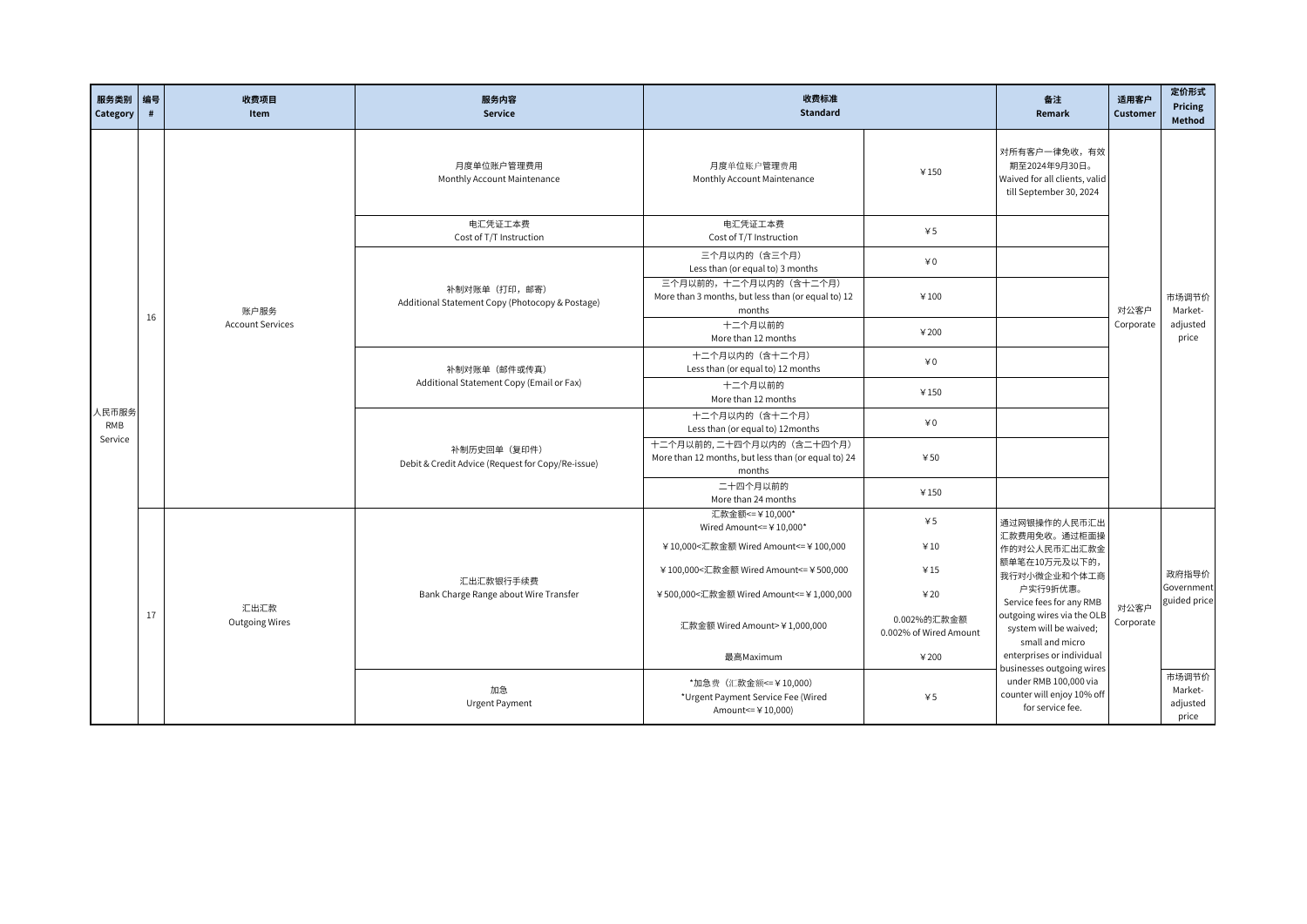| 服务类别编号<br>Category             | #  | 收费项目<br>Item                                | 服务内容<br><b>Service</b>                                                                                                                                                                                                                                                                                                                                                                                                                                                             | 收费标准<br><b>Standard</b>                                                                                                                                                                                                                                                                                                                                                                                               |             | 备注<br>Remark                                                                                                               | 适用客户<br>Customer  | 定价形式<br>Pricing<br>Method             |
|--------------------------------|----|---------------------------------------------|------------------------------------------------------------------------------------------------------------------------------------------------------------------------------------------------------------------------------------------------------------------------------------------------------------------------------------------------------------------------------------------------------------------------------------------------------------------------------------|-----------------------------------------------------------------------------------------------------------------------------------------------------------------------------------------------------------------------------------------------------------------------------------------------------------------------------------------------------------------------------------------------------------------------|-------------|----------------------------------------------------------------------------------------------------------------------------|-------------------|---------------------------------------|
|                                | 18 | 资信证明<br>Bank Reference Letter               | 资信证明<br><b>Bank Reference Letter</b>                                                                                                                                                                                                                                                                                                                                                                                                                                               | 一次 / per request ¥200                                                                                                                                                                                                                                                                                                                                                                                                 |             |                                                                                                                            | 对公客户<br>Corporate | 市场调节价<br>Market-<br>adjusted<br>price |
|                                | 19 | 银行询征函<br><b>Account Confirmation Letter</b> | 银行询征函<br><b>Account Confirmation Letter</b>                                                                                                                                                                                                                                                                                                                                                                                                                                        | 一次 / per request ¥200                                                                                                                                                                                                                                                                                                                                                                                                 |             | 中小微企业免收<br>Waived for all small,<br>medium and micro<br>enterprises                                                        | 对公客户<br>Corporate | 市场调节价<br>Market-<br>adjusted<br>price |
| 人民币服务<br><b>RMB</b><br>Service | 20 | 不动户年费 (睡眠账户)<br><b>Dormant Account</b>      | 一年内无交易活动的账户<br>Inactive for more than 1 year                                                                                                                                                                                                                                                                                                                                                                                                                                       | 一年内无交易活动的账户每年收取<br>Inactive for more than 1 year<br>Annual Charge Per Account<br>¥500                                                                                                                                                                                                                                                                                                                                 |             |                                                                                                                            | 对公客户<br>Corporate | 市场调节价<br>Market-<br>adjusted<br>price |
|                                | 21 | 资金保管<br>Fund Management                     | 根据与客户签订的协议,为客户提供开立在我行账户内资金保管的服务。<br>To provide the fund manangment service to their accounts opened in<br>SSVB according to the agreements signed with the clients.                                                                                                                                                                                                                                                                                                                | 根据与客户签订的协议<br>Upon the agreements signed                                                                                                                                                                                                                                                                                                                                                                              |             |                                                                                                                            | 对公客户<br>Corporate | 市场调节价<br>Market-<br>adjusted<br>price |
|                                | 22 | 资金监管服务费<br><b>Escrow Service Fee</b>        | 我行作为监管人接受客户的委托,按照法律法规规定和合同约定,履行安<br>全保管客户资金、办理资金清算、监督资金使用情况、披露资金保管及使<br>用信息等职责,为客户保障资金专款专用、提高效率、防范风险、提升信<br>用的资金监管业务。<br>SSVB acts as an agent bank, to provide service to a contractual<br>arrangement in which SSVB (as third party) receives and disburses<br>money for the primary transacting parties, most generally, used with<br>terms that conduct the rightful actions that follow. The disbursement<br>is dependent on conditions agreed to by the transacting parties. | 根据与客户签订的协议<br>Upon the agreements signed                                                                                                                                                                                                                                                                                                                                                                              |             |                                                                                                                            | 对公客户<br>Corporate | 市场调节价<br>Market-<br>adjusted<br>price |
|                                | 23 | 网上银行<br>Online Banking                      | 年度单位账户管理费<br>Annual Online Banking Fee<br>USB-key费用<br>Cost of USB-key                                                                                                                                                                                                                                                                                                                                                                                                             | 年度单位账户管理费<br>Annual Online Banking Fee<br>USB-key费用<br>Cost of USB-key                                                                                                                                                                                                                                                                                                                                                | ¥150<br>450 | 对小微企业和个体工商户一<br>律免收,有效期至2024年9<br>月30日。<br>Waived for all small and<br>micro enterprises, valid till<br>September 30, 2024 | 对公客户<br>Corporate | 市场调节价<br>Market-<br>adjusted<br>price |
|                                | 24 | 银企直联<br>Host to Host                        | 银企直联接入实施费<br>Connection Implementation Fee<br>银企直联年服务费<br>Annual Host to Host Fee<br>银企直联账户服务费<br>Annual Account Maintenance Fee<br>银企直联定制开发实施费<br>Customization Development and Implementation Fee                                                                                                                                                                                                                                                                                | 10万元 (一次性),或协议定价 (最高不超过10万元)<br>¥ 100,000 (one-time), or upon the agreements signed (Maximum ¥ 100,000)<br>5万元/年,或协议定价(最高不超过5万元/年)<br>¥50,000 per year, or upon the agreements signed (Maximum ¥50,000 per year)<br>200元/年/签约账户,或协议定价(最高不超过200元/年/签约账户)<br>¥ 200 per account one year, or upon the agreements signed (Maximum ¥ 200 per<br>account one year)<br>涉及功能定制或个性化开发的、按开发成本逐笔报价<br>Upon the agreements signed |             |                                                                                                                            | 对公客户<br>Corporate | 市场调节价<br>Market-<br>adjusted<br>price |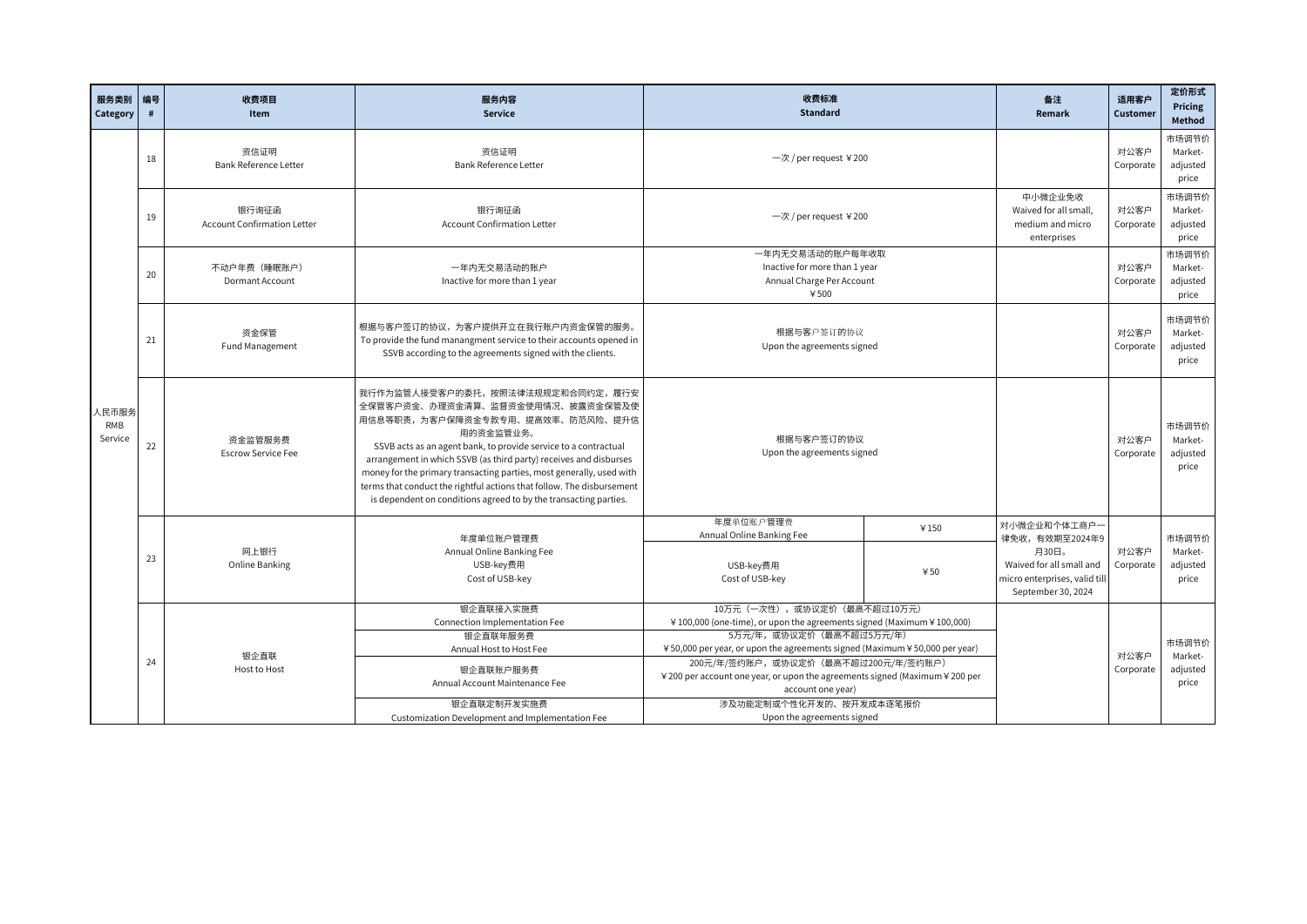| 服务类别<br>Category                | 编号<br># | 收费项目<br>Item                                        | 服务内容<br><b>Service</b>                                                                                          | 收费标准<br><b>Standard</b>                                                                                                                                                                                                                                                                                                                                                                                                                                                                                                                                                   | 备注<br>Remark                                                                                | 适用客户<br>Customer  | 定价形式<br>Pricing<br><b>Method</b>      |
|---------------------------------|---------|-----------------------------------------------------|-----------------------------------------------------------------------------------------------------------------|---------------------------------------------------------------------------------------------------------------------------------------------------------------------------------------------------------------------------------------------------------------------------------------------------------------------------------------------------------------------------------------------------------------------------------------------------------------------------------------------------------------------------------------------------------------------------|---------------------------------------------------------------------------------------------|-------------------|---------------------------------------|
|                                 | 25      | 进口信用证开证<br>Import LC Issuing                        | 进口信用证开证<br>Import LC Issuing                                                                                    | 跟单信用证:<br>1.5%-1%,最低45美元/笔或等值人民币<br>Documentary credit: 1.5%-1%, with a minimum of USD 45 or RMB equivalent /<br>transaction.<br>有效期90天以上的,每增加90天在原费率基础上增加0.5‰,不足90天的按90天计算。<br>If the validity is beyond 90 days, an additional 0.5% for each addition of 90 days, the<br>addition which is less than 90 days will be calculated as 90 days.                                                                                                                                                                                                                             |                                                                                             | 对公客户<br>Corporate | 市场调节价<br>Market-<br>adjusted<br>price |
|                                 | 26      | 进口信用证修改<br>Import LC Amendment                      | 进口信用证修改<br>Import LC Amendment                                                                                  | 1) 不涉及金额/期限的修改,手续费35美元/笔或等值人民币;<br>For amendment not involving amount/validity, handling fee is USD 35 or RMB<br>equivalent per transaction;<br>2) 如修改增额,按增加的金额按原开证费率 (1.5%) 计收;<br>For amendment on increase of amount, payable based on the increased amount and<br>original issuing rate (1.5%);<br>3)如效期延长,若延长后信用证效期超过90天的,按原开证费率(每增加90天增收0.5%)<br>和修改日原信用证余额计收。<br>For extension of validity, if the extended validity is beyond 90 days, payable based on<br>original issuing rate (0.5% for each additional 90 days) and original LC balance on<br>amendment date. | 如按客户需求提供服务中未<br>包含的增值服务,收费另行                                                                | 对公客户<br>Corporate | 市场调节价<br>Market-<br>adjusted<br>price |
| 国际贸易<br>服务费<br>Trade<br>Service | 27      | 进口信用证效期内撤销<br>Import LC Cancellation before Expiry  | 进口信用证效期内撤销<br>Import LC Cancellation before Expiry                                                              | 35美元/笔或等值人民币<br>USD 35 or RMB equivalent per transaction                                                                                                                                                                                                                                                                                                                                                                                                                                                                                                                  | 与客户约定。<br>If any value-added service<br>required by customer is<br>not included in the left | 对公客户<br>Corporate | 市场调节价<br>Market-<br>adjusted<br>price |
|                                 | 28      | 进口信用证进口承兑费<br>Import LC Import Acceptance Fee       | 进口信用证进口承兑费<br>Import LC Import Acceptance Fee                                                                   | 1)付款期限在90天(含)以下的按1‰一次性收取,最低35美元/笔或等值人民币;<br>If the payment term is $\leqslant$ 90 days, a 1% lump sum fee is payable, with a minimum of<br>USD 35 or RMB equivalent / transaction;<br>2) 付款期限在90天以上的每月加收0.3‰。不足30天的、按30天计算。<br>If the payment term is > 90 days, an additional 0.3% for each month; any period less<br>than 30 days shall be calculated as 30 days.                                                                                                                                                                                                       | items, fee shall be agreed<br>with customer.                                                | 对公客户<br>Corporate | 市场调节价<br>Market-<br>adjusted<br>price |
|                                 | 29      | 进口信用证不符点处理费<br>Import LC Discrepancy Handling Fee   | 进口信用证不符点处理费<br>Import LC Discrepancy Handling Fee                                                               | 80美元/笔或等值人民币<br>USD 80 or RMB equivalent per transaction                                                                                                                                                                                                                                                                                                                                                                                                                                                                                                                  |                                                                                             | 对公客户<br>Corporate | 市场调节价<br>Market-<br>adjusted<br>price |
|                                 | 30      | 进口信用证拒付退单<br>Import LC Dishonor and Document Return | 35美元/笔或等值人民币<br>进口信用证拒付退单<br>USD 35 or RMB equivalent per transaction<br>Import LC Dishonor and Document Return |                                                                                                                                                                                                                                                                                                                                                                                                                                                                                                                                                                           |                                                                                             | 对公客户<br>Corporate | 市场调节价<br>Market-<br>adjusted<br>price |
|                                 | 31      | 出口信用证通知/转递<br>Export LC Advising/Transmission       | 出口信用证通知/转递<br>Export LC Advising/Transmission                                                                   | 35美元/笔或等值人民币<br>USD 35 or RMB equivalent per transaction                                                                                                                                                                                                                                                                                                                                                                                                                                                                                                                  |                                                                                             | 对公客户<br>Corporate | 市场调节价<br>Market-<br>adjusted<br>price |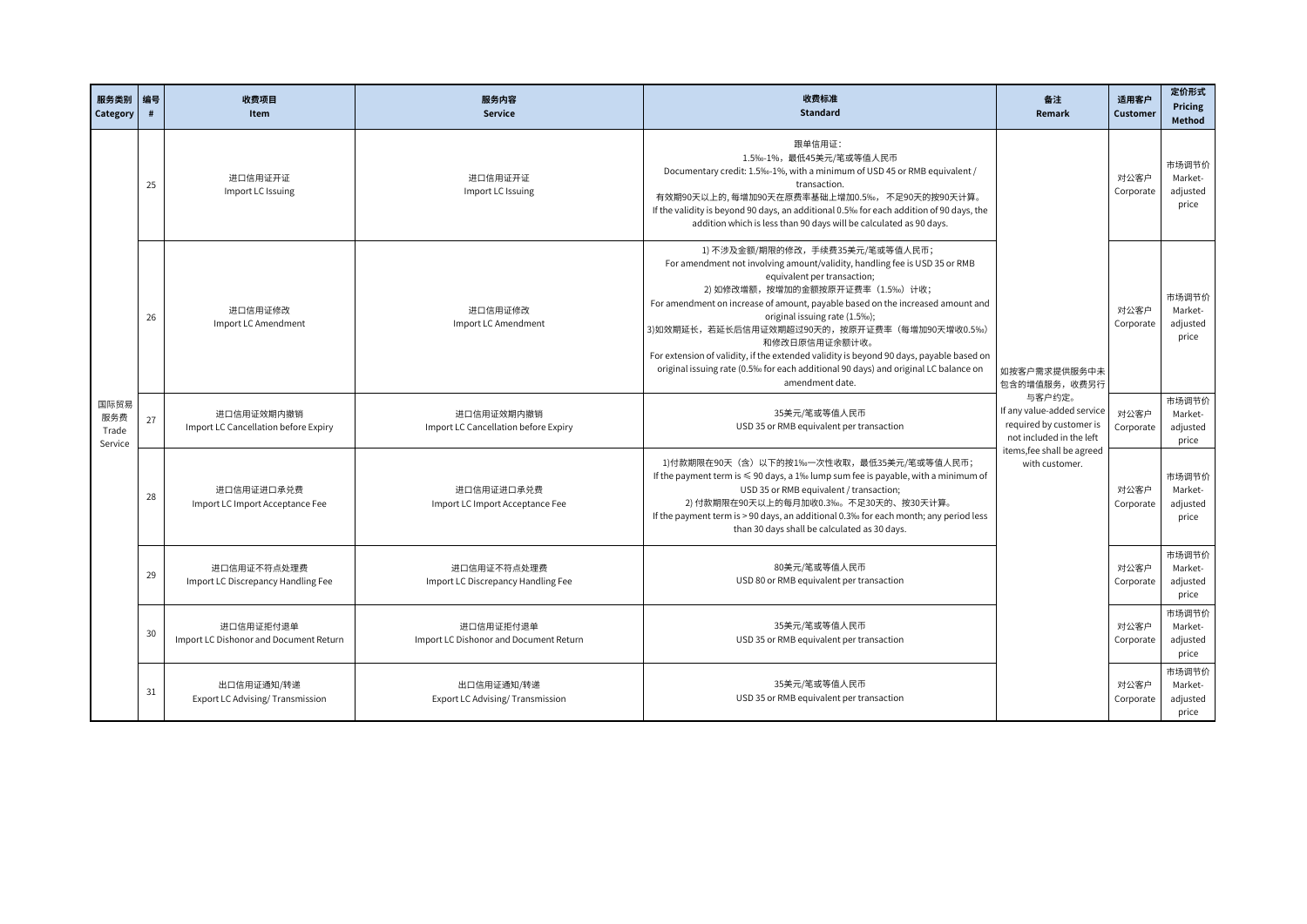| 服务类别 编号<br>Category             | #  | 收费项目<br>Item                                                                                                                                                  | 服务内容<br>Service                                                                                                                                                                            | 收费标准<br><b>Standard</b>                                                                                                                                                                                                                                                                                                                                                                                                                                                                                                                                                                                                                                                                                                                                                                                                                                                                                                                                      | 备注<br>Remark                                                             | 适用客户<br>Customer  | 定价形式<br>Pricing<br>Method             |                                       |
|---------------------------------|----|---------------------------------------------------------------------------------------------------------------------------------------------------------------|--------------------------------------------------------------------------------------------------------------------------------------------------------------------------------------------|--------------------------------------------------------------------------------------------------------------------------------------------------------------------------------------------------------------------------------------------------------------------------------------------------------------------------------------------------------------------------------------------------------------------------------------------------------------------------------------------------------------------------------------------------------------------------------------------------------------------------------------------------------------------------------------------------------------------------------------------------------------------------------------------------------------------------------------------------------------------------------------------------------------------------------------------------------------|--------------------------------------------------------------------------|-------------------|---------------------------------------|---------------------------------------|
| 国际贸易<br>服务费<br>Trade<br>Service | 32 | 出口信用证预通知/简电通知/修改通知/修改转递<br>/效期内撤销<br>Export LC Pre-advising/Brief Cable Advising/<br>Amendment Advising/Amendment<br>Transmission/ Cancellation before Expiry | 出口信用证预通知/简电通知/修改通知/修改转递/效期内撤销<br>Export LC Pre-advising/ Brief Cable Advising/ Amendment Advising/<br>Amendment Transmission/ Cancellation before Expiry                                   | 20美元/笔或等值人民币<br>USD 20 or RMB equivalent per transaction                                                                                                                                                                                                                                                                                                                                                                                                                                                                                                                                                                                                                                                                                                                                                                                                                                                                                                     |                                                                          |                   | 对公客户<br>Corporate                     | 市场调节价<br>Market-<br>adjusted<br>price |
|                                 | 33 | 出口信用证议付或审单<br>Export LC Negotiation or Document<br>Examination                                                                                                | 出口信用证议付或审单<br>Export LC Negotiation or Document Examination                                                                                                                                | 1.25‰,最低75美元/笔或等值人民币<br>1.25‰, with a minimum of USD 75 or RMB equivalent per transaction                                                                                                                                                                                                                                                                                                                                                                                                                                                                                                                                                                                                                                                                                                                                                                                                                                                                    |                                                                          | 对公客户<br>Corporate | 市场调节价<br>Market-<br>adjusted<br>price |                                       |
|                                 | 34 | 出口信用证议付或审单<br>Export LC Negotiation or Document<br>Examination                                                                                                | 包括借款保函及其他融资性保函开立服务<br>Including loan guarantee, and other financing guarantee Issuing                                                                                                      | 按融资性保函金额的0.1%/年 -<br>5%/年收取,每笔最低1000元/年。可以按季或按月或一次性收取,具体可与客户协商确定<br>0.1%~5% per year of the amount of the financing guarantee, with a minimum of CNY<br>1000 per year. It can be collected on a quarterly or monthly basis or on a one-off basis.<br>Details based on the agreement with client.                                                                                                                                                                                                                                                                                                                                                                                                                                                                                                                                                                                                                                                             |                                                                          | 对公客户<br>Corporate | 市场调节价<br>Market-<br>adjusted<br>price |                                       |
|                                 | 35 | 非融资性保函<br>(含备用信用证)<br>Non-Financing Guarantee<br>(Standby L/C)                                                                                                | 包括投标保函、履约保函、预付款保函、付款保函及其他非融资性保函开<br>立服务<br>Including tender guarantee, performance guarantee, Advance<br>payment guarantee, payment guarantee and other non-financing<br>guarantee Issuing | 最高不超过5%,最低100美元/笔或等值人民币。保函期限三个月以上每三个月增收0.5‰。<br>或者根据与客户的另行约定。<br>Maximum 5%, with a minimum of USD 100 or RMB equivalent per transaction. If the<br>validity is beyond three months, an additional 0.5‰ for each three months; or based on f if any value-added service<br>the agreement with client.                                                                                                                                                                                                                                                                                                                                                                                                                                                                                                                                                                                                                                                        | 如按客户需求提供服务中未<br>包含的增值服务,收费另行<br>与客户约定。<br>required by customer is        | 对公客户<br>Corporate | 市场调节价<br>Market-<br>adjusted<br>price |                                       |
|                                 | 36 | 保函 / 备用信用证 (其他)<br>LG / SBLC (Others)                                                                                                                         | 保函/备用信用证 (其他)<br>LG/SBLC (Others)                                                                                                                                                          | 修改 Amendment:<br>1) 不涉及保函金额/期限的修改, 手续费35美元/笔或等值人民币;<br>For amendment not involving guarantee amount/validity, handling fee is USD 35 or RMB equivalent<br>per transaction;<br>2)如修改增额,按增加的金额按原保函费率(不同类型保函适用费率)计收;<br>For increase of amount, payable based on the increased amount and original guarantee rate (rate<br>applicable to different types of guarantee);<br>3)如效期延长,若延长后保函期限超过三个月的,按原开立费率和修改保函余额计收。<br>For extension of validity, if the extended validity is beyond three months, payable based on the<br>original issuing rate and guarantee balance on amendment date.<br>通知: 35美元/笔或等值人民币<br>Advising: USD 35 or RMB equivalent per transaction<br>修改通知: 20美元/笔或等值人民币<br>Amendment advising: USD 20 or RMB equivalent per transaction<br>注销: 35美元/笔或等值人民币<br>Cancellation: USD 35 or RMB equivalent per transaction<br>索赔:按索赔金额0.5‰,最低35美元/笔或等值人民币<br>Claim: 0.5% of claim amount, with minimum of USD 35 or RMB equivalent per transaction. | not included in the left<br>items, fee shall be agreed<br>with customer. | 对公客户<br>Corporate | 市场调节价<br>Market-<br>adjusted<br>price |                                       |
|                                 | 37 | 出口托收<br>Outward Collection                                                                                                                                    | 出口托收<br>Outward Collection                                                                                                                                                                 | 跟单托收: 1‰, 最低20美元/笔或等值人民币, 最高325美元/笔或值人民币。<br>Documentary collection: 1%, with a minimum of USD 20 or RMB equivalent per transaction, and a<br>maximum of USD 325 or RMB equivalent per transaction.<br>托收拒付退单(退单结卷): 20美元/笔或等值人民币<br>Dishonor and document return (return of documents and closing): USD 20 or RMB equivalent per<br>transaction.                                                                                                                                                                                                                                                                                                                                                                                                                                                                                                                                                                                                            |                                                                          | 对公客户<br>Corporate | 市场调节价<br>Market-<br>adjusted<br>price |                                       |